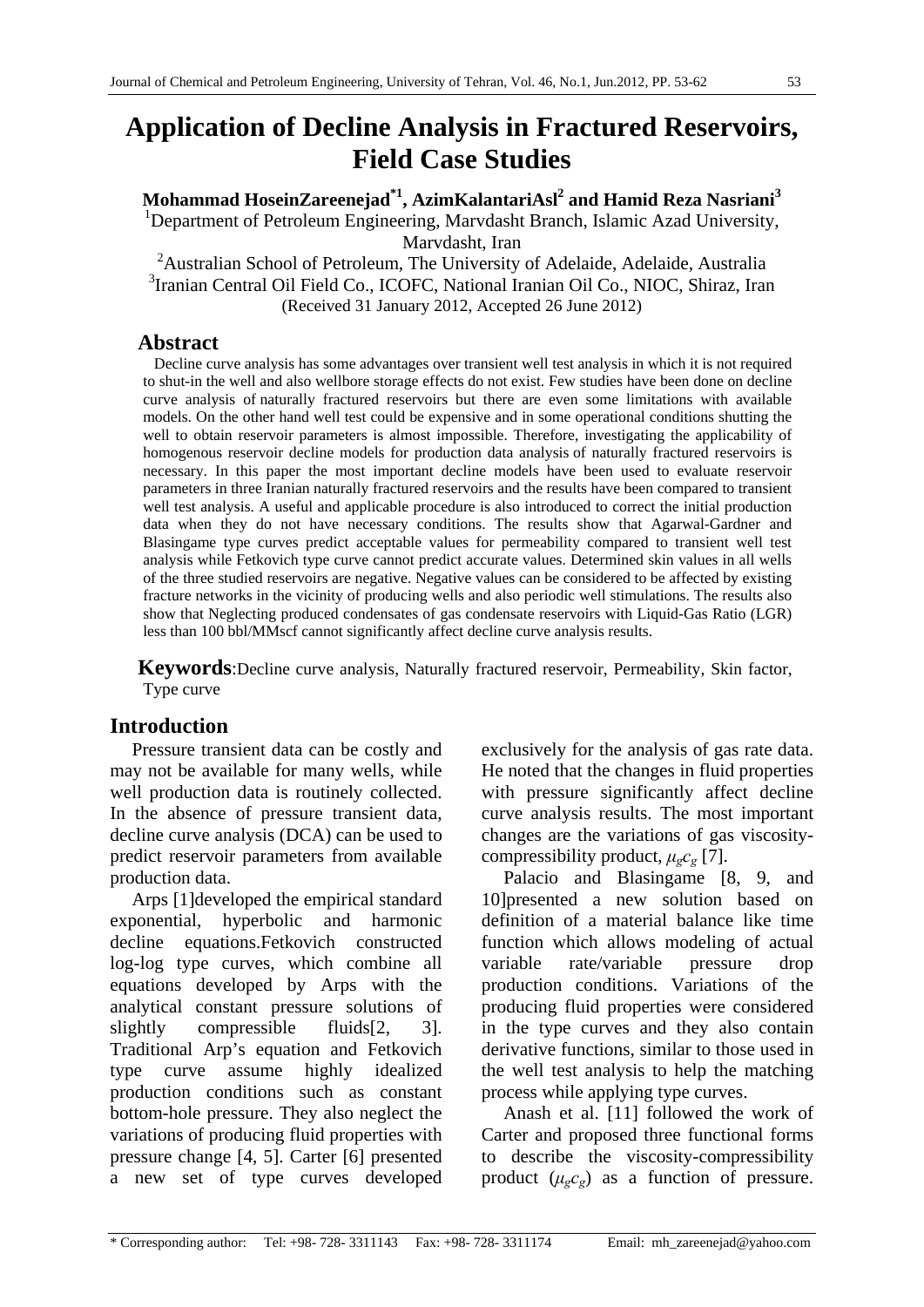They presented the solution in a type curve. format.

Agarwal and Gardner [12] used the model of Palacio and Blasingame and demonstrated that in most cases, the solutions for constant rate or constant bottom-hole pressure production can be converted to equivalent constant rate liquid solutions. They developed new type curves represented advancement over which previous works because a clearer distinction can be made between transient and boundary dominated flow periods.

Blasingame [13] used a semi-analytical flow relation and formalized the parameters of Arp's empirical equation for wells producing in high pressure/high temperature *reservoirs* 

All described decline models were specifically developed for homogenous (conventional) reservoirs.  $\mathbf{A}$ naturally fractured reservoir is a heterogeneous system consisting of two distinct porosity systems, matrixes and fractures in a same formation [14].

Da Prat. G. and Hebert C. L. found production behavior of infinite and finite acting naturally fractured oil reservoirs for Warren and Root fracture model. Based on their findings, there are two decline rate periods and a constant one between them in production trend of naturally fractured oil reservoirs. They developed decline type curves for naturally fractured reservoirs producing at constant bottom-hole pressure. The production trend for infinite and finite acting naturally fractured reservoirs is shown in figure 1 and figure 2[15].

Shahverdi [15] used Fetkovich type curve to determine the properties of naturally fractured oil reservoirs with an acceptable approximation. Gerami and PooladiDarvish [16] found that material balance pseudo time developed for conventional gas reservoirs can be applied successfully to naturally fractured gas reservoirs using pseudo time evaluated at average reservoir pressure. Zareenejad et al. [17] used decline models of homogenous reservoirs to estimate Expected Ultimate

Recovery in a naturally fractured lean gas condensate reservoir.



Figure 1: Production trend of infinite acting naturally fractured reservoirs



Figure 2: Production trend of finite acting naturally fractured reservoirs

As mentioned, few studies have been done on decline curve analysis of naturally fractured reservoirs butthere are even some limitations with available models. On the other hand well test could be expensive and in some operational conditions shutting the well to obtain reservoir parameters is almost impossible. Therefore, investigating the applicability of homogenous reservoir decline models for production data analysis of naturally fractured reservoirs is necessary.

The main purpose of this paper is to see whether conventional decline models are also suitable for naturally fractured reservoirs. The most important decline Fetkovich. Blasingame models. and Agarwal-Gardner type curves have been used to evaluate reservoir parameters in three naturally Iranian fractured reservoirs and the results have been compared to transient well test analysis.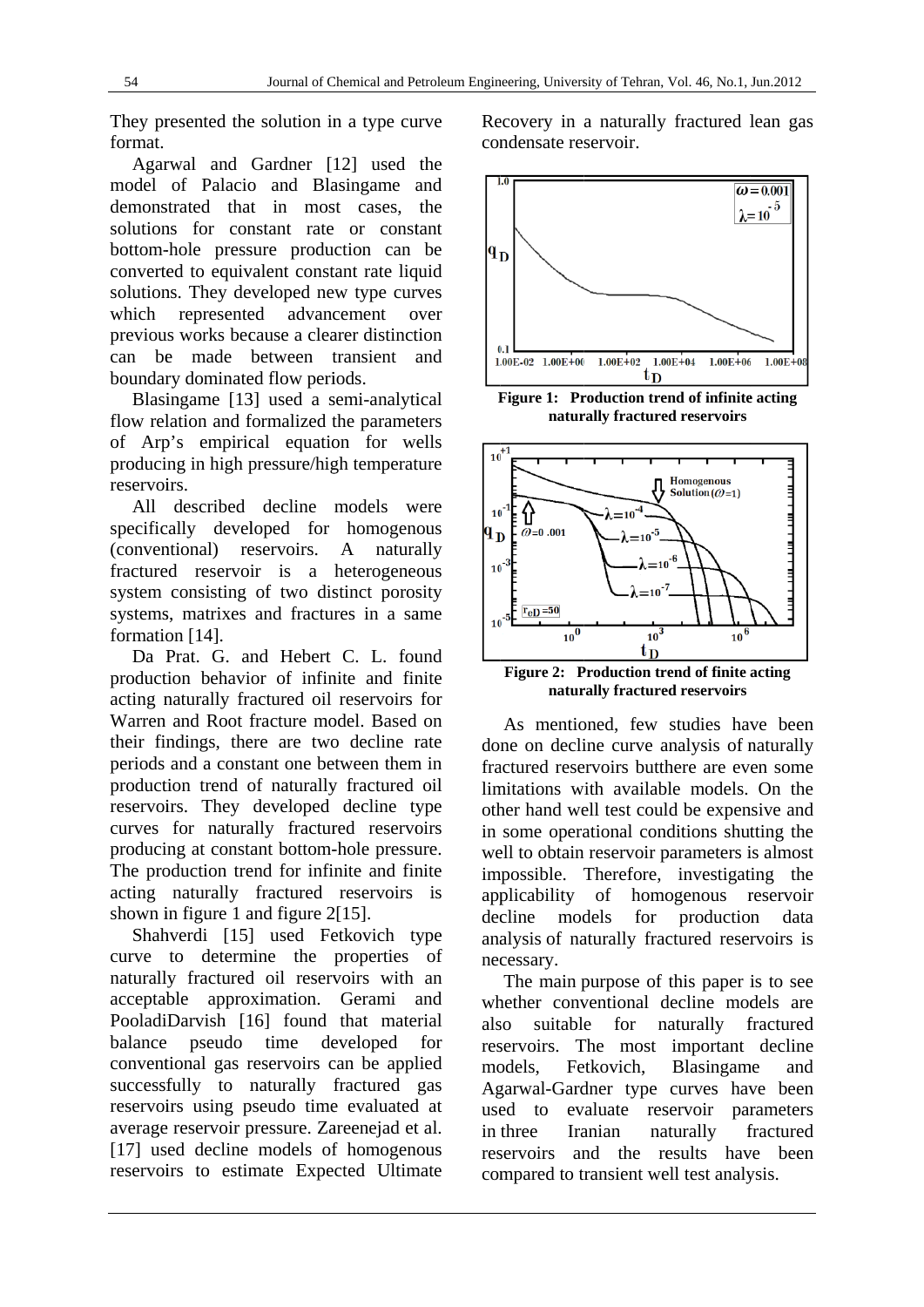A useful and applicable procedure is also introduced to correct the initial production data when they do not have all necessary conditions to perform decline curve analysis.

# **Limitations of production data analysis of naturally fractured reservoirs**

Investigations done on naturally fractured reservoirs show that analysis of production data using available decline models of naturally fractured reservoirs is usually impossible due to the following reasons:

- Decline models of naturally fractured reservoirs are not applicable in practical conditions and they cannot model real production data with acceptable accuracy. For example,the variations of fluid properties with pressure or changes of well bottom-hole pressure with time have not been considered in any model. Therefore, it can be said that a perfect and reliable decline model for naturally fractured reservoirs has not yet been developed.
- As mentioned before, the production trend of naturally fractured reservoirs exhibits two decline rate periods and a constant one between them. It is worth noting that some of naturally fractured reservoirs show production trend of homogenous reservoirs.
- In order to analyze production data using decline type curves of naturally fractured reservoirs, values of  $\omega$  and  $\lambda$  which are determined by transient well test analysis must be available, while exact values of these parameters are rarely determined.

## **Case studies**

*Naturally fractured gas condensate reservoir "A"* 

"A" naturally fractured gas condensate reservoir is located in south west of Iran. Pressure and production trends indicate that there are extended fracture networks through the reservoir. PVT tests have shown almost unchanged fluid composition through the reservoir and initial Liquid-Gas Ratio (LGR) is 12 bbl/MMScf. The reservoir has 30 active producing wells and there is a complete production history for all wells.

#### *Naturally fractured gas condensate reservoir "B"*

"B" naturally fractured gas condensate reservoir is an anticline with NW-SE axis in south west of Iran. Close agreement of pressure measurements in different wells at the same time periods is indicative of good areal communication through the fracture networks all over the reservoir. Several PVT analyses for different wells indicate unchanged PVT properties with depth and through the reservoir area. Initial LGR is 7.3 bbl/MMScf and there are 24 production wells in the reservoir.

## *Naturally fractured oil reservoir "C"*

"C" is a naturally fractured oil reservoir in south west of Iran. This reservoir rock is mostly carbonate and it was proven that there are extended fracture networks through the reservoir. The reservoir has 3 active producing wells. Transient well test analysis results of the three reservoirs are shown in Table 1.

**Table 1: Well test results of the three studied** 

| reservoirs      |         |          |  |  |  |  |
|-----------------|---------|----------|--|--|--|--|
| Well<br>No.     | k, md   | Skin     |  |  |  |  |
| 2A              | 124     | 3.45     |  |  |  |  |
| 8A              | 6       | -1.09    |  |  |  |  |
| 9А              | 7       | $-3.5$   |  |  |  |  |
| 14A             | 54.8    | $-3.95$  |  |  |  |  |
| 16A             | 35      | $-0.88$  |  |  |  |  |
| 27A             | 24.16   | $-3.035$ |  |  |  |  |
| 1 <b>B</b>      | 16.202  | $-0.418$ |  |  |  |  |
| 12B             | 20.36   | 2.38     |  |  |  |  |
| 20 <sub>B</sub> | 22.8293 | $-4.717$ |  |  |  |  |
| 1C              | 320.602 | $-10.02$ |  |  |  |  |
| 2C              | 263.979 | $-8.53$  |  |  |  |  |
| 3C              | 208.365 | $-11.35$ |  |  |  |  |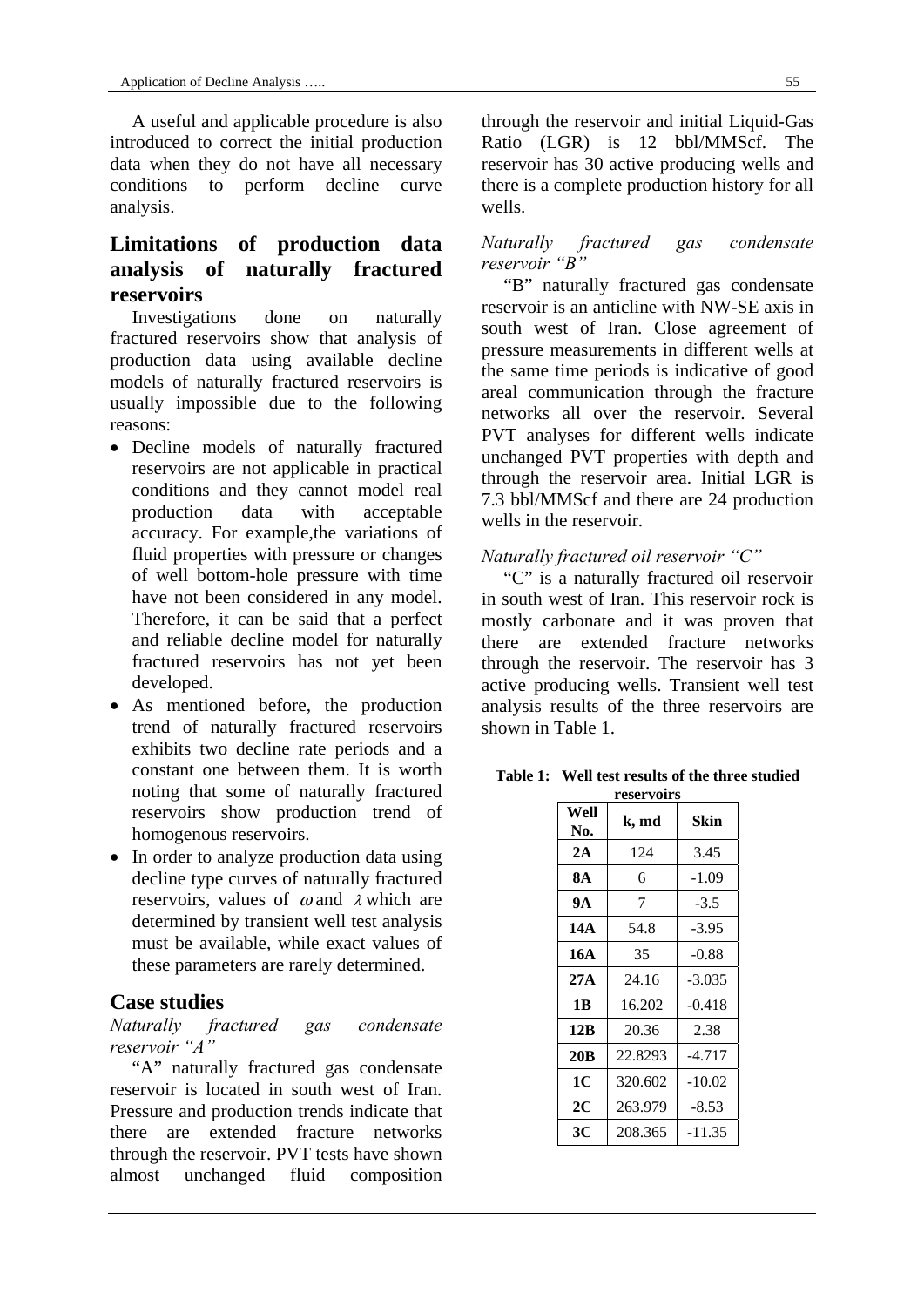## **Data preparation procedure**

In order to prepare appropriate data, following steps were taken for each well:

- Converting wellhead flowing pressure to bottom-hole flowing pressure considering well geometry using *BeggsandBrill* pressure loss correlation.
- Initial screening of production data.
- Selection of decline periods in production data.
- Identification and elimination of errors and/or anomalies in the selected production data.
- Smoothing production data using *MATLAB* software.
- Time re-initialization of the selected production data.
- Modification of initial reservoir pressure that depends on the type of the reservoir:

1. Naturally fractured gas reservoirs:

There is a linear relation between reservoir pressure and time in both gas reservoirs. "*Least square interpolation technique*" was used to determine the linear functional relation, and then reservoir pressure at the beginning of selected production data was used instead of initial reservoir pressure.

#### 2. Naturally fractured oil reservoir:

Following steps were done:

 Combining material balance equation and oil flow equation presented by Dake (1978) we have:

$$
\frac{q}{\Delta p} = \frac{1}{b_{\rho ss}} - \frac{1}{Nc_t b_{\rho ss}} \frac{N_p}{\Delta p}
$$
(1)

where:

$$
\Delta p = (p_i - p_{wf}) \tag{2}
$$

and 
$$
b_{pss} = \frac{141.2B_o\mu_o}{kh} \frac{1}{2} Ln \left( \frac{4}{e^A} \frac{A}{C_A r_{wa}^2} \right)
$$
 (3)

- Plot of  $q/\Delta p$  vs.  $N_p/\Delta P$ ; will yield a straight line with y-intercept as  $1/b_{\text{pss}}$ .
- Calculating average reservoir pressure (it) was used instead of initial reservoir pressure) from Dake's oil flow equation:

$$
\overline{p} = p_{wf} + qb_{pss} \tag{4}
$$

• Determination of well temperature by calculating average value of bottom-hole temperatures from reported temperature survey tests.

- Determination of average porosity and water saturation in well drainage area using well petrophysical data.
- Fetkovich type curve assumes constant bottom-hole flowing pressure, so in order to use this type curve, average value of bottom-hole flowing pressures in the selected production data was used.

Based on software recommendation, if LGR of gas condensate reservoirs is more than 100 bbl/MMScf condensate volumes must be converted to equivalent gas volumes and recombined with gas rate stream; otherwise the contribution of condensates is insignificant. LGR of two naturally fractured gas reservoirs were 12 bbl/MMScf and 7.3 bbl/MMScf, therefore produced condensates were neglected [18].

Finally, production data were imported into the software and the analysis were performed for each well using Fetkovich, Blasingame and Agarwal-Gardner type curves.

Steps of preparing appropriate data and applying different decline type curves on production data of well 3A are shown in figure 3.

#### **Results and discussion**

Determined values of permeability and skin factor for the three studied reservoirs are shown in Table 2 to Table 4. Relative error percent values of the determined permeability in comparison with transient well test analysis results are also shown in Table 5.

Comparison of decline curve analysis permeability  $(k_{DCA})$  with transient well test permeability ( $k_{\text{welltest}}$ ) shows that Fetkovich type curve results are not so accurate especifically in gas reservoirs. Average absolute relative error percentage (ARE) of this model is 40.94 (ARE is 24.64 for the oil reservoir and 46.37 for the two gas reservoirs). The reason can be explained by the fact that the variations of producing fluid properties with pressure were neglected.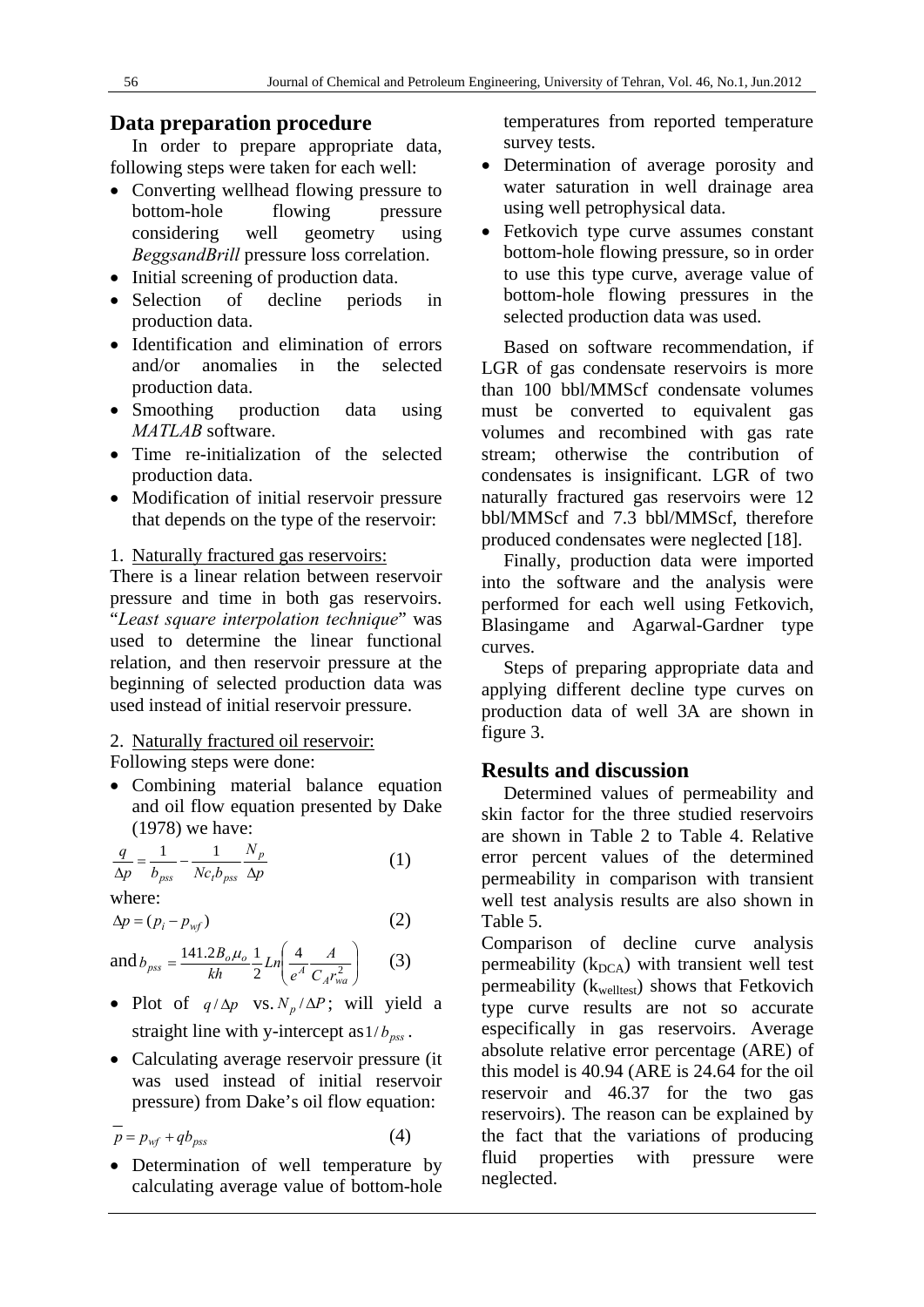

Figure 3: Steps of preparing appropriate data and applying different decline type curves on production data of well#3A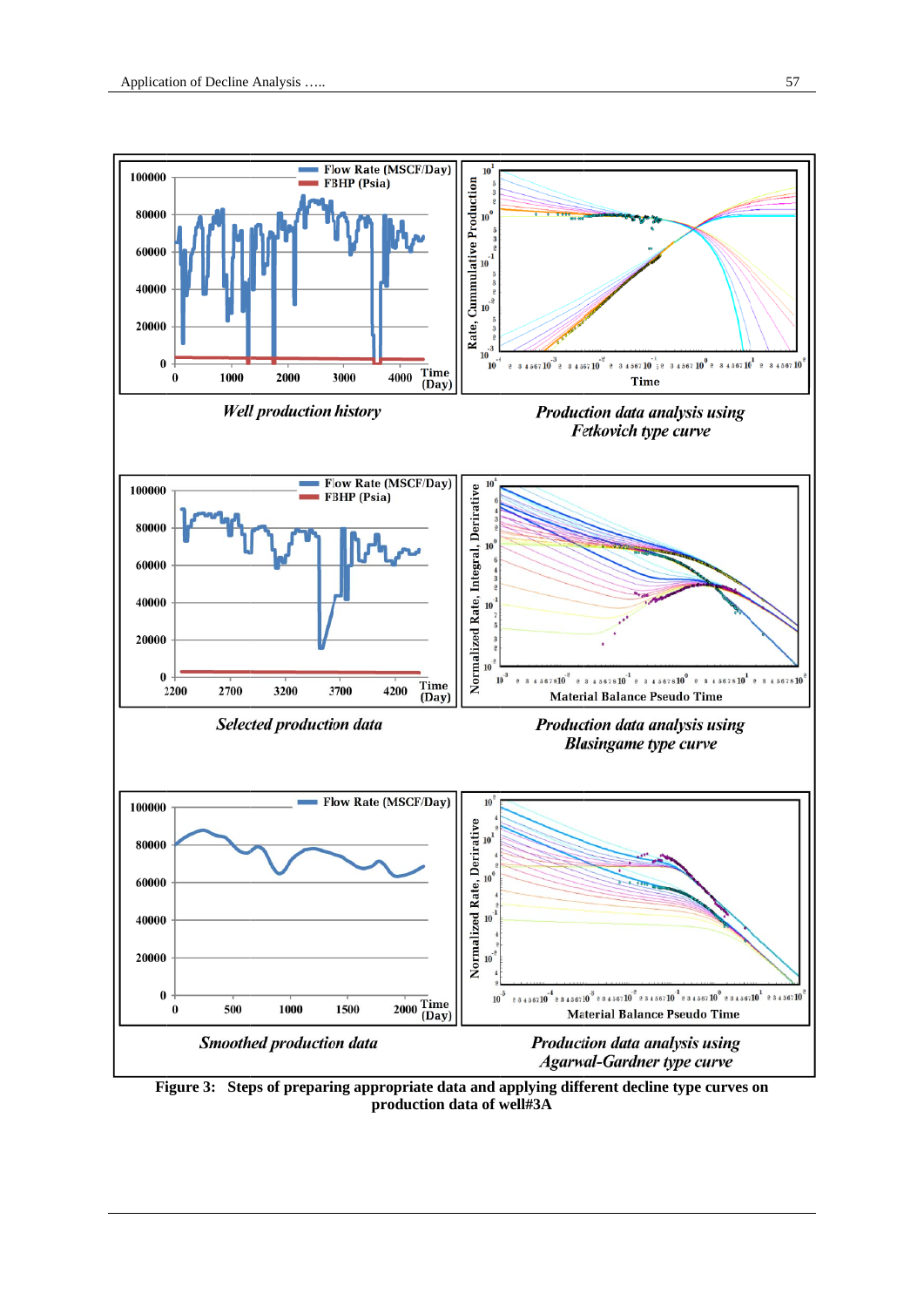| Well       |          | k, md    | analysis fol Tesel voll | $\mathbf{r}$<br><b>Skin</b> |              |            |  |
|------------|----------|----------|-------------------------|-----------------------------|--------------|------------|--|
| No.        | Fet. TC  | B. TC    | A-G TC                  | Fet. TC                     | <b>B. TC</b> | A-G TC     |  |
| 1A         | 6.8885   | 7.9076   | 9.1109                  | $-5.66503$                  | $-6.90448$   | $-6.20845$ |  |
| 2A         | 30.6869  | 93.8293  | 102.3352                | $-2.61362$                  | 4.966629     | 5.001648   |  |
| 3A         | 67.3022  | 125.409  | 127.7172                | $-5.98659$                  | $-4.67953$   | $-4.68218$ |  |
| <b>4A</b>  | 11.1367  | 13.5865  | 9.0484                  | $-2.51694$                  | $-8.0249$    | $-8.58839$ |  |
| 5A         | 139.1623 | 216.6317 | 182.1184                | $-3.41189$                  | -9.35383     | $-9.90422$ |  |
| <b>6A</b>  | 8.8045   | 14.6639  | 18.5068                 | $-5.129$                    | $-3.74862$   | $-1.22445$ |  |
| <b>7A</b>  | 82.5359  | 61.8933  | 93.4547                 | $-6.57089$                  | $-8.28133$   | $-7.23628$ |  |
| <b>8A</b>  | 7.8695   | 5.3226   | 5.9224                  | $-4.74381$                  | $-8.43454$   | $-8.42516$ |  |
| 9A         | 5.8293   | 5.6087   | 6.4642                  | $-2.3546$                   | $-7.81263$   | $-8.35071$ |  |
| 10A        | 61.7054  | 119.8991 | 128.2473                | $-3.6049$                   | $-4.31813$   | $-4.32615$ |  |
| <b>11A</b> | 53.9324  | 51.5909  | 50.1895                 | $-5.8916$                   | $-8.15934$   | $-8.53179$ |  |
| 12A        | 254.9819 | 267.4039 | 249.6313                | $-6.32357$<br>$-7.80746$    |              | $-7.82115$ |  |
| 13A        | 16.8025  | 19.3715  | 18.2705                 | $-5.57399$<br>$-8.16388$    |              | $-8.70865$ |  |
| 14A        | 61.1795  | 50.535   | 49.6395                 | $-7.90185$                  | $-9.43835$   | -9.38049   |  |
| 15A        | 16.2701  | 24.8439  | 26.4251                 | $-4.96912$                  | $-6.37877$   | $-6.37872$ |  |
| 16A        | 40.0276  | 32.511   | 36.09                   | $-3.23083$<br>$-9.05867$    |              | $-9.07376$ |  |
| 17A        | 21.7633  | 28.9301  | 30.0889                 | $-7.33241$<br>$-8.32526$    |              | $-8.32634$ |  |
| <b>18A</b> | 21.5098  | 23.6475  | 28.8943                 | $-4.96629$<br>$-8.05507$    |              | $-8.05262$ |  |
| 19A        | 17.9123  | 23.7803  | 19.3815                 | $-5.41431$                  | $-7.6914$    |            |  |
| 20A        | 12.4163  | 14.563   | 12.4264                 | $-5.60872$<br>$-7.57357$    |              | -7.98886   |  |
| 21A        | 24.5069  | 13.806   | 16.8546                 | $-5.38541$<br>$-7.40001$    |              | $-6.95831$ |  |
| 22A        | 12.6997  | 15.5464  | 14.8953                 | $-6.73486$<br>$-7.49663$    |              | -7.48912   |  |
| 23A        | 13.9278  | 14.3921  | 16.4293                 | $-6.68042$                  | $-8.44393$   | $-8.43935$ |  |
| 24A        | 15.9871  | 17.3248  | 18.2247                 | $-5.90567$                  | $-6.37804$   | $-6.36738$ |  |
| 25A        | 135.2833 | 224.3135 | 170.4286                | $-6.24969$                  | $-9.59435$   | $-9.56485$ |  |
| 26A        | 7.3163   | 17.546   | 19.5757                 | $-6.89308$                  | $-7.25269$   | $-7.24609$ |  |
| 27A        | 5.508    | 19.9397  | 16.2354                 | $-6.85901$                  | $-7.68143$   | $-8.19344$ |  |
| 28A        | 13.4202  | 12.4587  | 13.6229                 | $-7.53487$                  | $-8.94599$   | -8.93185   |  |
| 29A        | 111.8209 | 112.9497 | 104.022                 | $-7.86638$                  | $-9.76525$   | -9.73379   |  |
| 30A        | 60.8704  | 25.2471  | 28.9702                 | $-4.91329$                  | $-8.37276$   | $-8.35967$ |  |

**Table 2: Permeability and skin factor determined by decline curve analysis for reservoir "A"**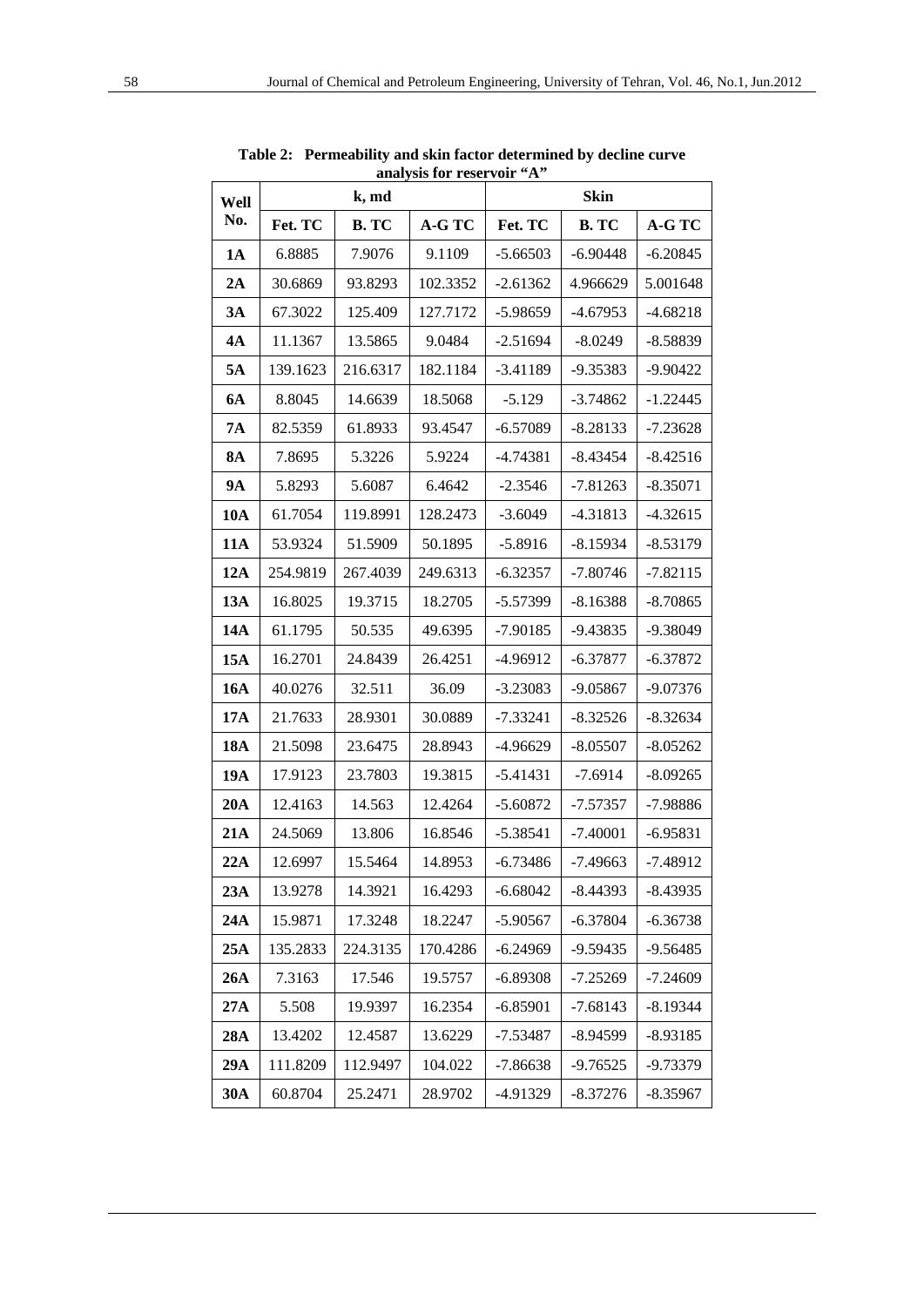| Well            |         | k, md       |          | <b>Skin</b> |              |            |  |
|-----------------|---------|-------------|----------|-------------|--------------|------------|--|
| No.             | Fet. TC | <b>B.TC</b> | A-G TC   | Fet. TC     | <b>B. TC</b> | A-G TC     |  |
| 1B              | 10.7552 | 15.1917     | 14.8303  | $-1.83722$  | $-1.15183$   | $-1.14513$ |  |
| 2B              | 7.123   | 7.4651      | 9.3039   | $-4.55604$  | $-8.57987$   | $-9.12958$ |  |
| 3B              | 3.3283  | 34.5422     | 29.9016  | $-7.21189$  | $-8.04553$   | $-8.59734$ |  |
| 4B              | 4.4469  | 14.878      | 12.9616  | $-7.30507$  | $-9.32682$   | $-9.29764$ |  |
| 5 <sub>B</sub>  | 3.338   | 39.4188     | 46.1159  | $-6.45975$  | $-0.80302$   | $-0.7843$  |  |
| 6 <b>B</b>      | 6.8586  | 13.9302     | 20.8505  | $-4.78132$  | $-8.05185$   | $-7.64132$ |  |
| 7B              | 8.851   | 9.5         | 13.5692  | $-2.98442$  | $-8.54888$   | $-7.69624$ |  |
| 8B              | 6.11    | 7.1263      | 5.6168   | $-4.89105$  | $-8.22855$   | $-8.76639$ |  |
| 9 <b>B</b>      | 11.1847 | 45.2229     | 69.6534  | $-2.40142$  | $-5.33159$   | $-3.70576$ |  |
| 10B             | 4.7613  | 47.6824     | 50.9019  | $-7.26815$  | $-1.63966$   | $-1.61952$ |  |
| 11B             | 4.4422  | 80.3116     | 106.6603 | $-8.15782$  | $-1.63034$   | $-1.62993$ |  |
| 12B             | 2.7417  | 20.5161     | 19.2562  | $-7.89159$  | $-7.81721$   | $-8.20634$ |  |
| 13B             | 9.1396  | 26.8109     | 34.8829  | $-1.88393$  | $-6.19201$   | $-5.45782$ |  |
| 14B             | 7.8516  | 23.7618     | 30.8448  | $-4.50419$  | $-8.08718$   | $-7.62802$ |  |
| 15B             | 10.234  | 14.5952     | 15.3874  | $-5.04429$  | $-8.07623$   | $-8.9994$  |  |
| 16B             | 6.5286  | 32.9428     | 31.674   | $-2.20447$  | $-5.88494$   | $-8.88121$ |  |
| 17B             | 4.8337  | 51.6851     | 46.8355  | $-4.72741$  | $-5.37924$   | $-7.95111$ |  |
| 18 <sub>B</sub> | 11.5266 | 19.7405     | 12.8798  | $-2.51254$  | $-6.5108$    | $-8.38209$ |  |
| 19B             | 5.8856  | 11.9603     | 14.4195  | $-5.09723$  | $-7.87327$   | $-8.80531$ |  |
| 20B             | 6.6447  | 12.3257     | 18.9824  | $-6.42578$  | $-8.83113$   | $-8.80888$ |  |
| 21B             | 3.1436  | 61.4433     | 59.4476  | $-7.19352$  | $-9.12826$   | $-7.97446$ |  |
| 22B             | 5.8459  | 24.579      | 27.3683  | $-5.18459$  | $-5.71998$   | $-7.87796$ |  |
| 23B             | 29.8025 | 58.553      | 53.8405  | $-1.71096$  | $-5.40471$   | $-5.38095$ |  |
| 24B             | 34.5602 | 15.0968     | 12.5691  | $-1.69528$  | $-9.19391$   | $-9.14926$ |  |

**Table 3: Permeability and skin factor determined by decline curve analysis for reservoir "B"** 

**Table 4: Permeability and skin factor determined by decline curve analysis**  for reservoir "C"

| Well<br>No. |          | k, md    |          | <b>Skin</b> |            |            |
|-------------|----------|----------|----------|-------------|------------|------------|
|             | Fet. TC  | B. TC    | A-G TC   | Fet. TC     | B. TC      | A-G TC     |
| <b>1C</b>   | 374.2727 | 331.2228 | 306.4296 | $-7.67165$  | $-10.1187$ | $-9.48481$ |
| 2C          | 322.2183 | 226.9318 | 237.3678 | $-3.31393$  | $-10.4611$ | $-10.0601$ |
| 3C          | 281.5824 | 230.3552 | 226.2369 | $-7.53572$  | $-10.348$  | $-9.97474$ |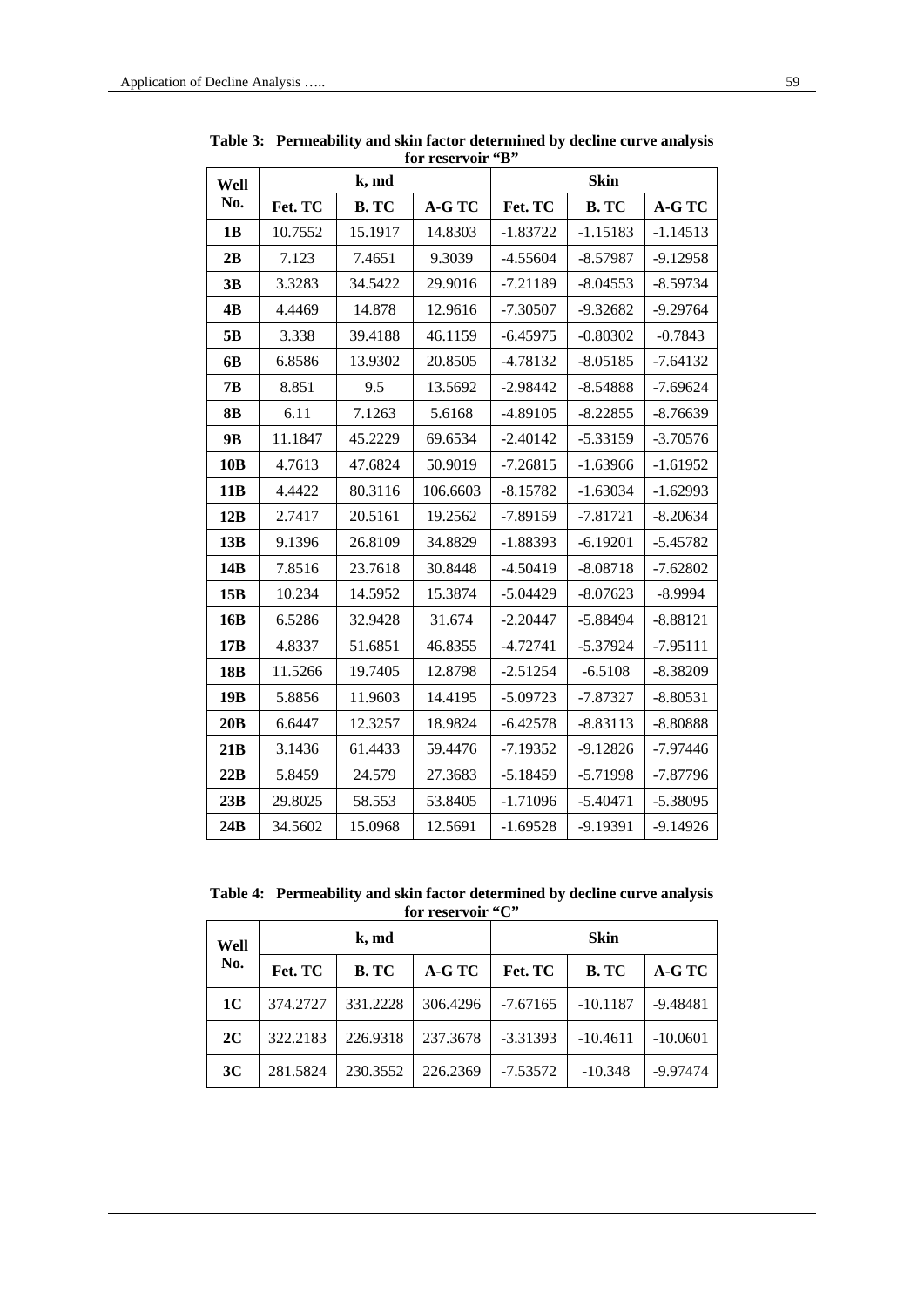|                |                     |         |         | error percent,                                                                    |            |         |             |
|----------------|---------------------|---------|---------|-----------------------------------------------------------------------------------|------------|---------|-------------|
| Well<br>No.    |                     | k, md   |         | $k_{\text{DCA}} - k_{\text{well test}}$<br>$\times 100$<br>$k_{\text{well test}}$ |            |         |             |
|                | Well<br><b>Test</b> | Fet. TC | B. TC   | $A-G$<br>ТC                                                                       | Fet.<br>ТC | B. TC   | $A-G$<br>TC |
| 2A             | 124                 | 30.6869 | 93.8293 | 102.335                                                                           | 75.2525    | 24.3312 | 17.4716     |
| <b>8A</b>      | 6                   | 7.8695  | 5.3226  | 5.9224                                                                            | 31.1583    | 11.29   | 1.29333     |
| 9А             | 7                   | 5.8293  | 5.6087  | 6.4642                                                                            | 16.7243    | 19.8757 | 7.65429     |
| 14A            | 54.8                | 61.1795 | 50.535  | 49.6395                                                                           | 11.6414    | 7.78285 | 9.41697     |
| 16A            | 35                  | 40.0276 | 32.511  | 36.09                                                                             | 14.3646    | 7.11143 | 3.11429     |
| 27A            | 24.16               | 5.508   | 19.9397 | 16.2354                                                                           | 77.202     | 17.4681 | 32.8005     |
| 1B             | 16.202              | 10.7552 | 15.1917 | 14.8303                                                                           | 33.6181    | 6.23565 | 8.46624     |
| 12B            | 20.36               | 2.7417  | 20.5161 | 19.2562                                                                           | 86.5339    | 0.7667  | 5.42142     |
| 20B            | 22.8293             | 6.6447  | 12.3257 | 18.9824                                                                           | 70.8939    | 46.0092 | 16.8505     |
| <b>1C</b>      | 320.602             | 374.273 | 331.223 | 306.43                                                                            | 16.7408    | 3.31293 | 4.42041     |
| 2C             | 263.979             | 322.218 | 226.932 | 237.368                                                                           | 22.0621    | 14.0341 | 10.0808     |
| 3 <sub>C</sub> | 208.365             | 281.582 | 230.355 | 226.237                                                                           | 35.139     | 10.5537 | 8.57721     |

**Table 5: Values of relative error percent of determined permeability bydifferent decline models in comparison with well test results** 

In spite of Fetkovich type curve, permeability determined by Blasingame and Agarwal-Gardner type curves have more accuracy. ARE of these models are 14.06 (9.3 for the oil reservoir and 15.65 for the two gas reservoirs) and 10.46, respectively (7.69 for the oil reservoir and 11.38 for the two gas reservoirs).

It is necessary to mention that the amount of decline curve analysis skin factor should be considered qualitatively rather than quantitatively, it means, the sign- negative or positive- is more important than the value. Decline curve analysis skin values in all wells of the three studied reservoirs except one are negative. Negative values can be considered to be affected by existing fracture networks in the vicinity of producing wells and also periodic well stimulations.

However, it is not so reasonable to compare decline curve analysis skin values to those of the well test analysis. It can be explained that well test skin values show the condition of producing well in a short time period and due to damage or stimulation, the values may change with time; while decline curve analysis skin values are results of analyzed production data of a long time period even sometimes the whole production history of the wells.

Results of Agarwal-Gardner and Blasingame type curves also show that neglecting LGR less than 100 bbl/MMscf cannot significantly affect the analysis.

# **Conclusions**

- Conventional decline curve analysis can be used to analyze production data of naturally fractured reservoirs if data preparation process is done in appropriate procedure and the reservoir fluid has desired conditions.
- Agarwal-Gardner type curve is the best decline model to determine permeability in naturally fractured reservoirs; moreover,Blasingame type curve can be used for estimating permeability in naturally fractured reservoirs with reasonable accuracy.
- Fetkovich type curve cannot determine permeability in naturally fractured reservoirs with good accuracy.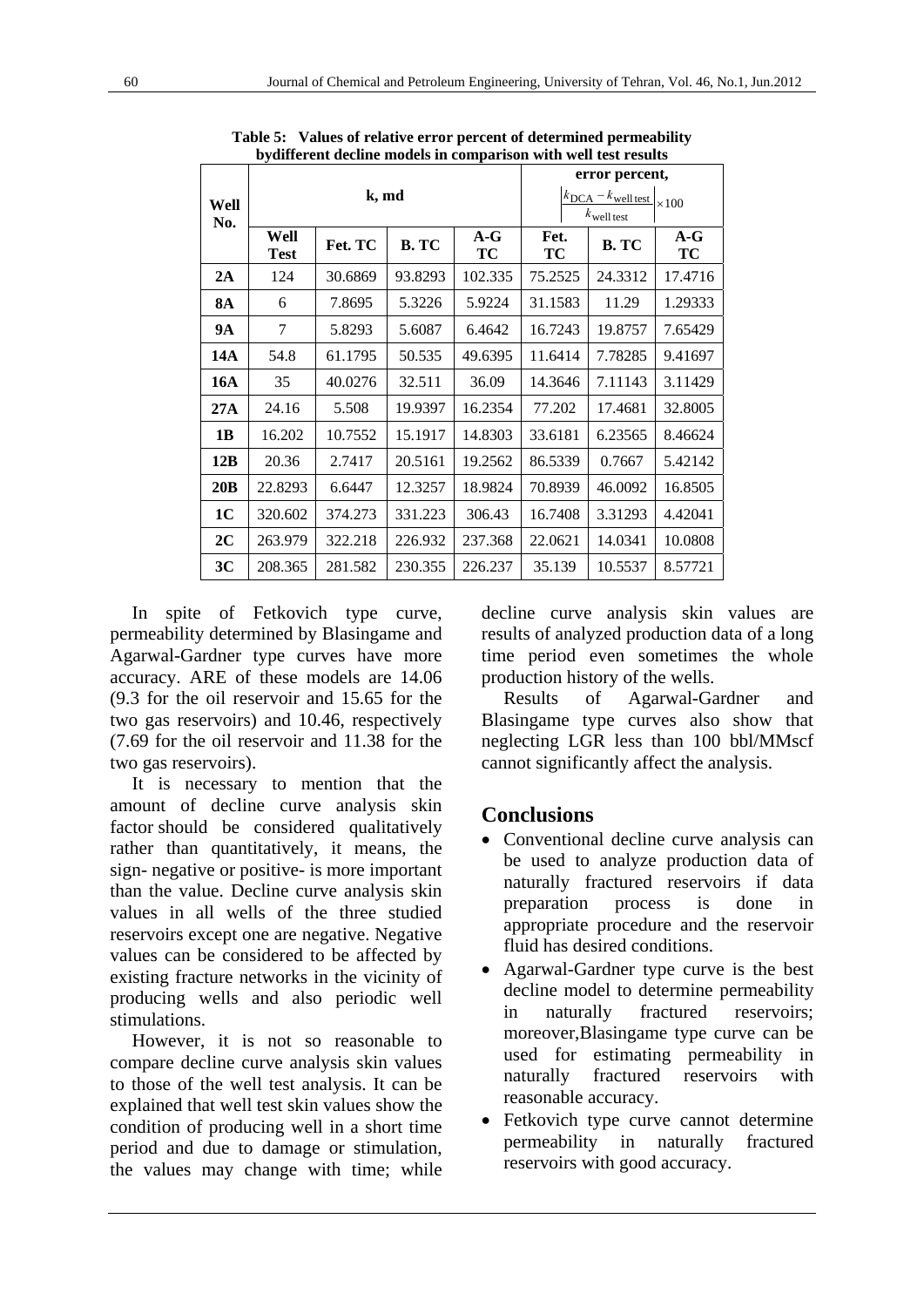- A useful and applicable procedure was introduced to prepare appropriate production data when the data do not have all necessary conditions to perform decline curve analysis.
- Neglecting produced condensates of gas condensate reservoirs with LGR less than 100 bbl/MMscf cannot affect decline curve analysis results significantly.

#### **Nomenclature**

- *A* Drainage area,  $ft^2$
- *bpss* Constant in pseudo steady state Equation for liquid flow as defined by Dake equation, psi/(MMSTB/Day)
- *Bo* Oil formation volume factor, resbbl/STB
- *cA* Dimensionless reservoir shape factor
- $c_t$  Isothermal compressibility factor,  $psia^{-1}$
- *h* Formation thickness, ft
- *k* Permeability, md
- *N* Original oil in place, MMSTB
- $N_p$  Cumulative oil production, MMSTB
- *P<sub>i</sub>* Initial reservoir pressure, psia
- *P<sub>wf</sub>* Flowing bottom-hole pressure, psia
- *p* Average reservoir pressure, psia
- *q* Production flow rate at standard conditions, MMSTB/Day or MMScf/Day
- *rwa* Apparent well radius, ft
- $\Delta p$  Pressure difference, psia
- $\lambda$  Interaction parameter
- $\mu$ <sub>o</sub> Oil viscosity, cp
- $\omega$  Storativity ratio

#### **Acknowledgments**

The authors would like to express their sincere appreciation to Prof. T. A. Blasingame for his valuable advices and Dr. S. N. Mousavi for encouragement to work hard.

#### **References**:

- 1- Arps, J. (1944). "Analysis of Decline Curves."*Proc., Int. A.I.M.E Houston meeting,Houston*, USA, PP. 228-247.
- 2- Fetkovich, M. J. (1973). "Decline Curve Analysis Using Type Curves."*Proc., 48th Int. SPE Conf.,* Las Vegas, USA, PP. 1067-1077.
- 3- Fetkovich, M. J. and et al. (1987). "Decline Curve Analysis Using Type Curves-Case Histories."*Proc., Int. SPE Annual Technical Conference and Exhibition,Houston*, USA, PP. 637-656.
- 4- Chaudhry, A. (2003). *Gas Well Testing Handbook*.1<sup>st</sup>. Ed. Chapter 16, Gulf Professional Pub. Co., Burlington.
- 5- Chen, H. and Teufel, L. (2000). "A New Rate Time Type Curve for Analysis of Tight Gas Linear and Radial Flows."*Proc., Int. SPE Annual Technical conf.,* Texas, USA, SPE 63094.
- 6- Carter, R. (1985). "Type Curves for Finite Radial and Linear Gas Flow Systems: Constant Terminal Pressure Case."*Proc., Int. SPE Rocky Mountain Regional meeting,* Denver, USA, PP. 142-151.
- 7- Ahmed, T. (2006). *Reservoir Engineering Handbook*.3rd. Ed. Chapter 16, Gulf Professional Pub. Co., Burlington